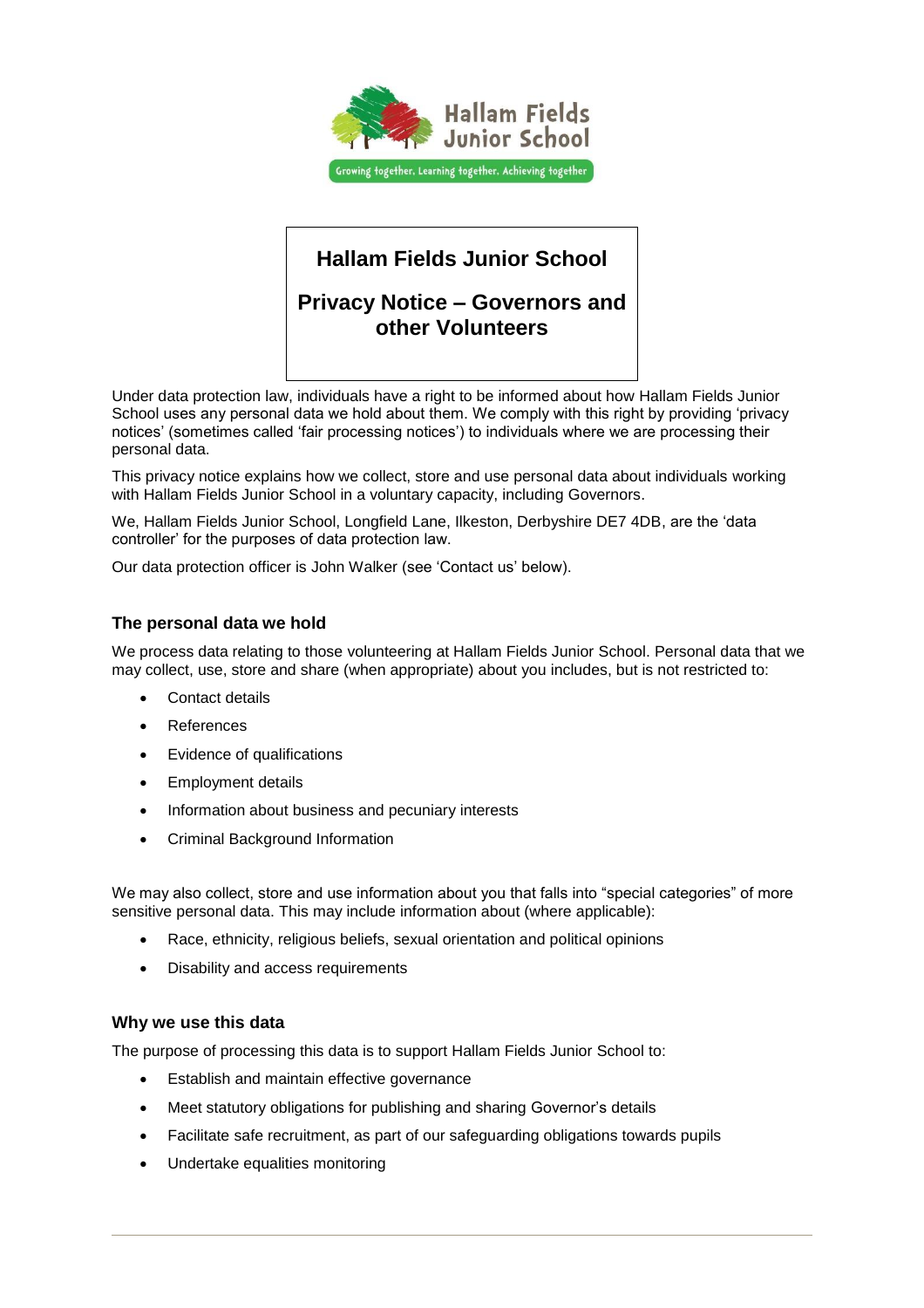Ensure that appropriate access arrangements can be provided for volunteers who require them

#### **Use of your personal information for marketing purposes**

Where you have given us consent to do so, Hallam Fields Junior School may send you marketing information by email or text promoting Hallam Fields Junior School events, campaigns, charitable causes or services that may be of interest to you. You can withdraw consent or 'opt out' of receiving these texts and/or emails at any time by emailing Hallam Fields Junior School or contacting the Data Protection Officer below.

## **Our lawful basis for using this data**

We only collect and use personal information about you when the law allows us to please see link *[ICO's guidance on the lawful basis for processing](https://ico.org.uk/for-organisations/guide-to-the-general-data-protection-regulation-gdpr/lawful-basis-for-processing)*.. Most commonly, we use it where we need to:

- Comply with a legal obligation
- Carry out a task in the public interest

Less commonly, we may also use personal information about you where:

- You have given us consent to use it in a certain way
- We need to protect your vital interests (or someone else's interests)
- We have legitimate interests in processing the data

Where you have provided us with consent to use your data, you may withdraw this consent at any time. We will make this clear when requesting your consent, and explain how you go about withdrawing consent if you wish to do so.

Some of the reasons listed above for collecting and using personal information about you overlap, and there may be several grounds which justify our use of your data.

#### **Collecting this information**

While the majority of the information we collect from you is mandatory, there is some information that you can choose whether or not to provide to us.

Whenever we seek to collect information from you, we make it clear whether you must provide this information (and if so, what the possible consequences are of not complying), or whether you have a choice.

#### **How we store this data**

Personal data is stored in accordance with our Data Protection Policy.

We maintain a file to store personal information about all volunteers. The information contained in this file is kept secure and is only used for purposes directly relevant to your work with the Hallam Fields Junior School.

When your relationship with Hallam Fields Junior School has ended, we will retain and dispose of your personal information in accordance with our School Retention Guidelines *[http://www.hallamfields.derbyshire.sch.uk](http://www.hallamfields.derbyshire.sch.uk/)*

#### **Data sharing**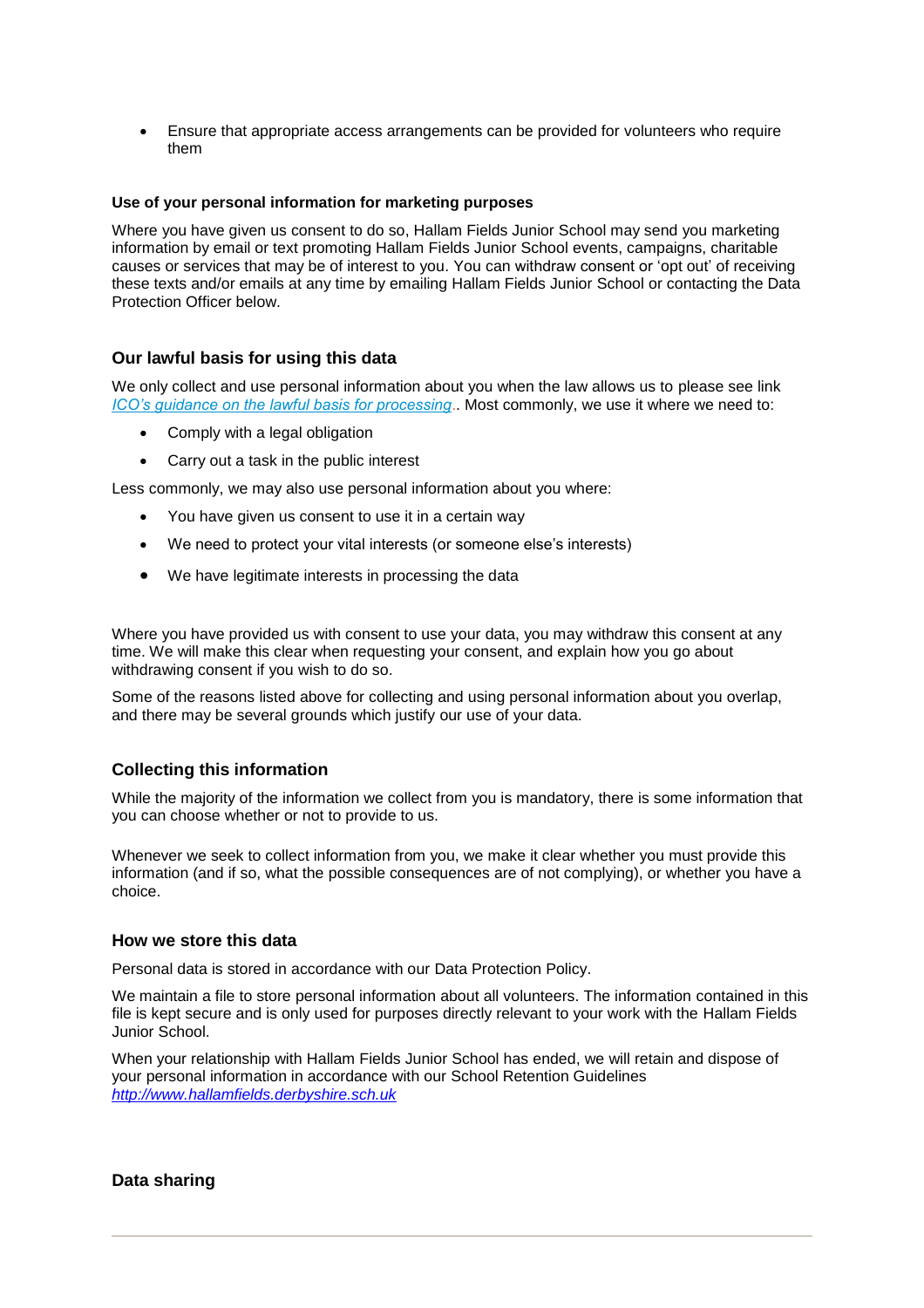We do not share information about you with any third party without your consent unless the law and our policies allow us to do so.

Where it is legally required, or necessary (and it complies with data protection law) we may share personal information about you with:

- Government departments or agencies to meet our legal obligations to share information about governors/trustees
- Our local authority to meet our legal obligations to share certain information with it, such as details of governors
- Suppliers and service providers to enable them to provide the service we have contracted them for, such as governor support
- Professional advisers and consultants
- Police forces, courts
- Other Schools that provide training/briefing sessions
- Derby and Derbyshire Governing Partnership to keep Governors up to date with latest information/training

#### **Transferring data internationally**

Where we transfer personal data to a country or territory outside the European Economic Area, we will do so in accordance with data protection law.

#### **Your rights**

#### **How to access the personal information we hold about you**

Individuals have a right to make a 'subject access request' to gain access to personal information that Hallam Fields Junior School holds about them.

If you make a subject access request, and if we do hold information about you, we will:

- Give you a description of it
- Tell you why we are holding and processing it, and how long we will keep it for
- Explain where we got it from, if not from you
- Tell you who it has been, or will be, shared with
- Let you know whether any automated decision-making is being applied to the data, and any consequences of this
- Give you a copy of the information in an intelligible form

You may also have a right for your personal information to be transmitted electronically to another organisation in certain circumstances.

If you would like to make a request, please contact our data protection officer.

#### **Your other rights regarding your data**

Under data protection law, individuals have certain rights regarding how their personal data is used and kept safe. You have the right to:

- Object to the use of your personal data if it would cause, or is causing, damage or distress
- Prevent your data being used to send direct marketing
- Object to the use of your personal data for decisions being taken by automated means (by a computer or machine, rather than a person)